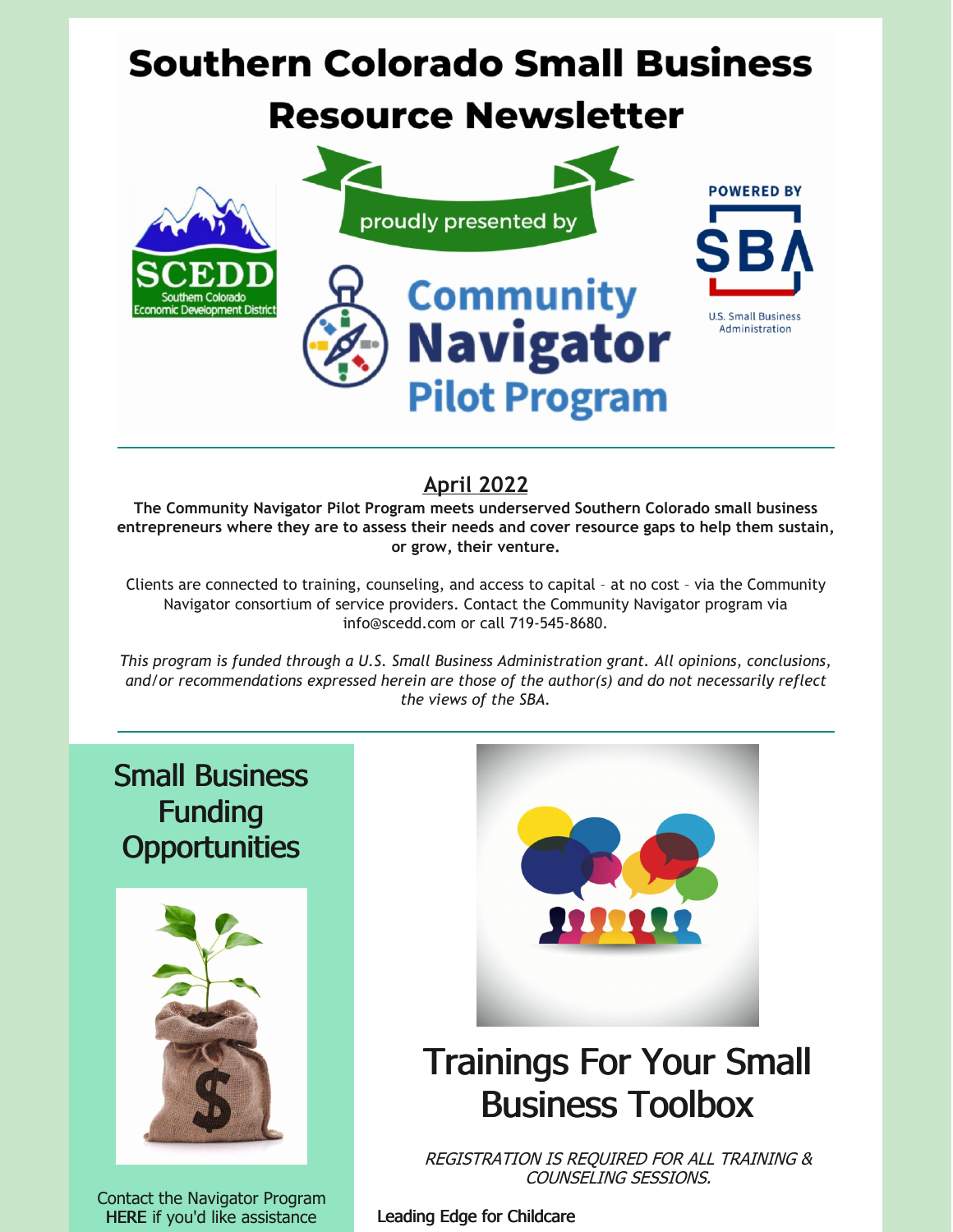with any of these opportunities.

## NeighborWorks Southern Colorado:

As our access to capital Navigator, check out their programs [HERE](https://nwsoco.org/what-we-do/community-lending/business-loans.html). Stay tuned for more opportunities as their new federally designated Community Financial Development Institution (CDFI) status develops!

## Energize Colorado:

Gap Fund: Coming Soon! The Energize Community Program (ECP) Gap Fund loans open in May for small businesses located across East Colfax, Southwest Denver, Pueblo, and the childcare industry (statewide). These low-interest loans provide up to \$20k with a three-year [repayment](https://www.startupspace.app/dynamic-survey/MTU2NA==?utm_source=website&utm_medium=partners&utm_campaign=reg_form#googtrans(en)) term. WAITLIST SIGN UP HERE

Funding Readiness Workshops \*Open to all\*

These sessions are focused on guiding business owners through the financial documents needed to apply for any loan. All sessions are at 4 p.m. Mountain Time.

-Financial Documents (two-part session): Learn how to pull together a Profit & Loss statement or Income Statement, Balance Sheet, and Financial Projects -- all required documents for applying for our Gap Fund loan. REGISTER for the sessions below:

[April](https://startupspace.app/detail-normal-events/30803?b_link=event_type%3Dupcoming%26search_group%3D253#googtrans(en)) 19 - Part 1 [April](https://startupspace.app/detail-normal-events/30804?b_link=event_type%3Dupcoming%26search_group%3D253#googtrans(en)) 21 - Part 2

-Small Business Funding Opportunities (April 26): Learn about the ECP Gap Fund Loan and other upcoming funding opportunities across the state. [REGISTER](https://energizecolorado.us18.list-manage.com/track/click?u=51a7a57ae59fada8d077da1d1&id=942384a662&e=596b45d738) HERE

-Business Model Canvas (May 3): In the Business Model Canvas workshop, we will guide you in creating a useful business plan. A business plan is required when applying for funds and provides the objectives and strategies for achieving your business goals.

Weekly series through May 12 every Thursday, 5:30 to 8 p.m. Brought to you by our Pueblo Corporate College Navigator & the Southern CO Small Business Development Center. Clients can earn training credit for their state license and learn about statewide funding opportunities. Registration is required. Email info@scedd.com to let us know you want to sign-up for this opportunity.

## Stay Tuned: Brown Bag Seminar Series for Marketing, a Navigator program training and counseling collaboration among

the Latino Chamber of Commerce of Pueblo, Wake Up Pueblo and the SOCO SBDC is scheduled to start in May.

### Energize CO - Frontier Knowledge Rural Education Series

The SCEDD Navigator Program is a proud co-sponsor of this series specifically created for Colorado rural entrepreneurs. Watch past recordings here.

REGISTER for Upcoming Sessions:

APRIL 20, 5:30-6:00 P.M.: Q&A and Panel [Discussion](https://www.startupspace.app/detail-normal-events/29591?b_link=event_type%3Dupcoming%26search_group%3D253#googtrans(en)) APRIL 27, [5:30-6:00](https://www.startupspace.app/detail-normal-events/29592?b_link=event_type%3Dupcoming%26search_group%3D253#googtrans(en)) P.M.: Business Model Canvas Overview Watch previous series recordings [HERE](https://energizecolorado.com/rural-owned-businesses/).

### Energize CO - Mental Health Webinar Series for Colorado Small Business Owners (register below)

April 19 - [Mindfulness](https://startupspace.app/detail-normal-events/29760?b_link=event_type%3Dupcoming%26page%3D1%26search_group%3D253) April 26 - [Self-Care](https://startupspace.app/detail-normal-events/29596?b_link=event_type%3Dupcoming%26page%3D1%26search_group%3D253) Watch the April 12 recording focused on Stress Management [HERE](https://www.youtube.com/watch?v=LUm6ao00zRo).

## Counseling Opportunities for Support from Experts

The Community Navigator Program is offering QuickBooks financial software training/counseling sessions May 17 and May 27. Registration is required. Email info@scedd.com to let us know you want to sign-up for this opportunity.

# About Our Consortium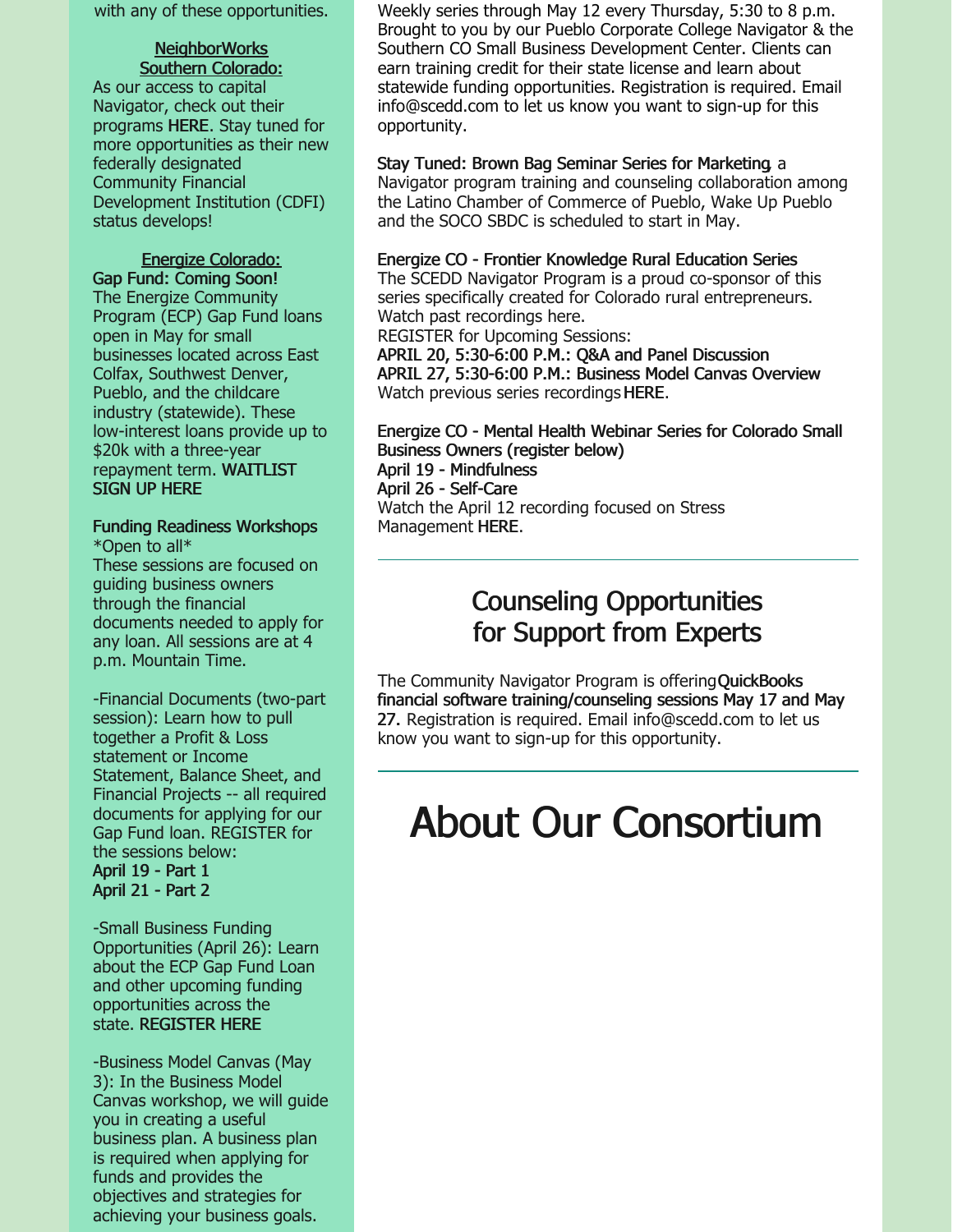#### [REGISTER](https://startupspace.app/detail-normal-events/30807?b_link=event_type%3Dupcoming%26page%3D2%26search_group%3D253#googtrans(en)) HERE

#### Colorado Enterprise Fund:

CEF will also have more funding opportunities opening up this year. Check out their current programs [HERE](https://coloradoenterprisefund.org/Loans).

Grants: The Colorado BIPOC Micro Equity Fund supports the growth and resiliency of Black, Indigenous, and People Of Color (BIPOC) owned businesses through patient equity-like investments designed to feel like friends and family capital. Learn more [HERE](https://www.liscstrategicinvestments.org/co-bipoc-micro-equity-fund).

The Colorado Community [Revitalization](https://oedit.colorado.gov/colorado-community-revitalization-grant) Grant provides gap funding for projects in creative districts, historic districts, main streets or neighborhood commercial centers. Applications are open and accepted on a rolling basis.

#### Colorado Office of Economic Development & International Trade (OEDIT):

-Browse an OEDIT program & funding overview [HERE](https://oedit.colorado.gov/programs-and-funding?Programs%5B0%5D=i_am_looking_for_%3Afinancial support)

## -Rural Jump Start Program:

If a business is located in a [Rural-Jump](https://oedit.colorado.gov/rural-jump-start-grant-and-tax-credit#rjscounties) Start zone, businesses can receive up to \$20,000 as a newly established business and up to \$2,500 per new hire. (Eligible counties: Fremont, Huerfano, Las Animas, Otero, Prowers, Pueblo)

If a business is located in a Tier 1 Just Transition [community,](https://oedit.colorado.gov/rural-jump-start-grant-and-tax-credit#justtransitioncounties) businesses can receive up to \$40,000 as a newly established business and up to \$5,000 per new hire. (Eligible county: Pueblo)





We are proud to work alongside the following members of our Community Navigator consortium to provide small business service and bring more prosperity to Southern Colorado: Pueblo Corporate College, NeighborWorks Southern Colorado (the region's first federally designated Community Development Financial Institution - CDFI), Boyd's Bookkeeping & Administrative Services, the Latino Chamber of Commerce of Pueblo, Inc., the Pueblo Arts Alliance and Digital Hart Media.

## Navigator on the Move



Above: The Navigator Program joined the Southern Colorado Small Business Development Center and the Southern Colorado Innovation Link to visit Huerfano County to connect with economic development leaders and small businesses this month.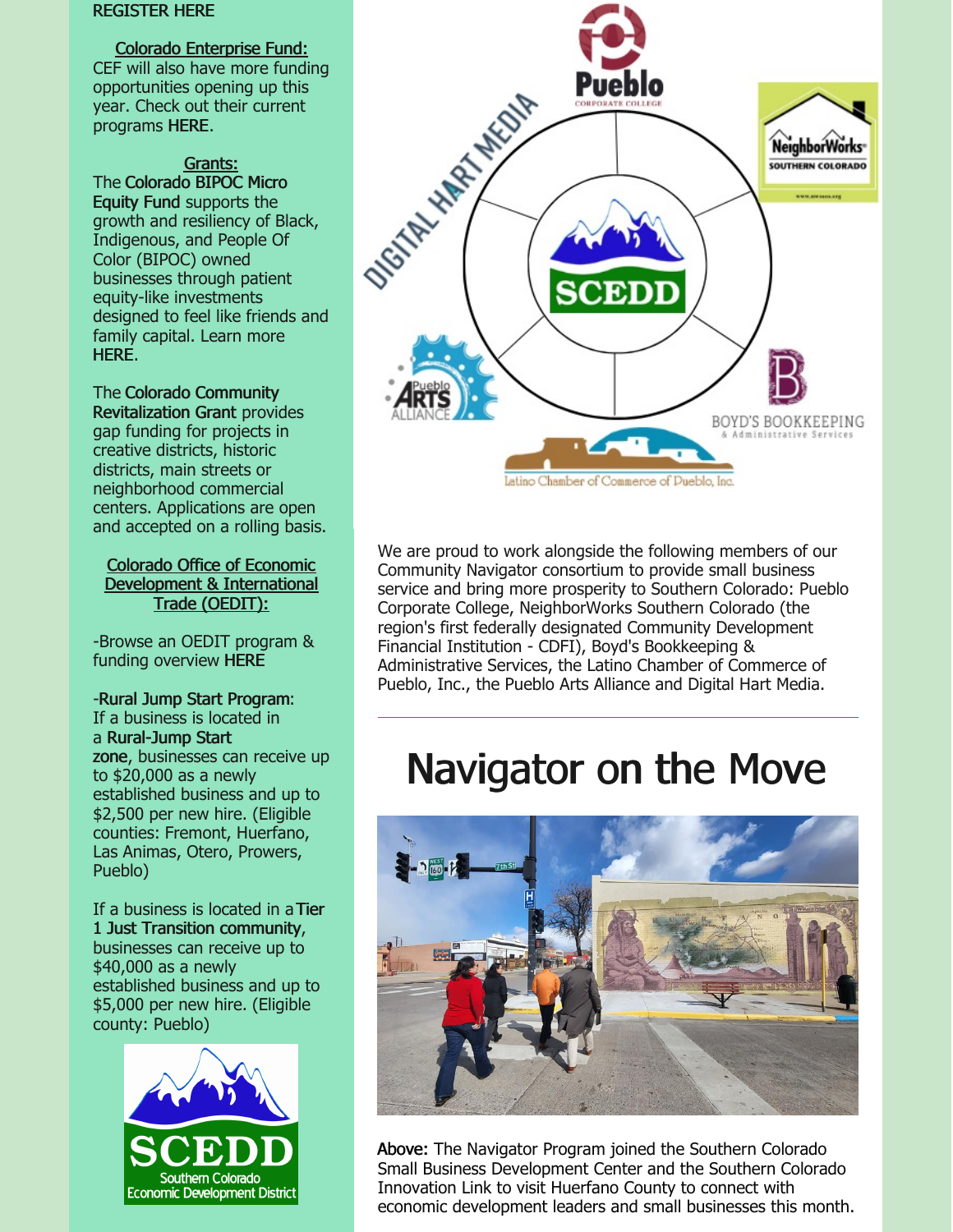Below: Energize Colorado and Navigator Program staff teamed up to deliver small business resource information by walking the block in Pueblo County this month.



## More News & Resources from the SBA

National Small Business Week Virtual Summit,May 2 – May 5, 2022 hosted by the U.S. Small Business Administration and SCORE: Attend this free, virtual summit to access critical federal resources, learn new business strategies, meet other business owners and chat with industry experts! This 4-day, action-packed event will include honoring small businesses around the country, educational sessions, online business resources, and exciting speakers. CLICK HERE FOR MORE [INFORMATION](https://onlinexperiences.com/scripts/Server.nxp?LASCmd=AI:4;F:QS!10100&ShowUUID=D3562669-A93F-42F9-A310-0AB7975259F8)

Federal Resources for Small Businesses Tax Preparation Help- [Learn](https://www.covid-sb.org/resource/tax-credit-filing) more here

### SBA Brown Bagged Lunch Sessions hosted by SBA Colorado and Mi Casa Resource Center, May through September:

Women-Owned Businesses: Wednesday, May 4 - Noon-12:45 PM 8(a) Business Development Program Class: Wednesday, June 1 - Noon-12:45 PM HUB Zones: Wednesday, July 6 - Noon-12:45 PM Small Mentor - Protege Program: Wednesday, August 3 - Noon-12:45 PM Small Joint Venture Program: Wednesday, September 7 - Noon-12:45 PM CLICK HERE TO [REGISTER](https://www.tfaforms.com/4795277?tfa_6049=tfa_6069&tfa_6072=SBA&utm_medium=email&utm_source=govdelivery)



Southern Colorado Economic Development District | 121 W City Center Dr Suite 202, Pueblo, CO 81003

Unsubscribe eric@scedd.com

Update Profile [|Constant](http://www.constantcontact.com/legal/about-constant-contact) Contact Data Notice

Sent b[ymiriam@scedd.com](mailto:miriam@scedd.com)in collaboration